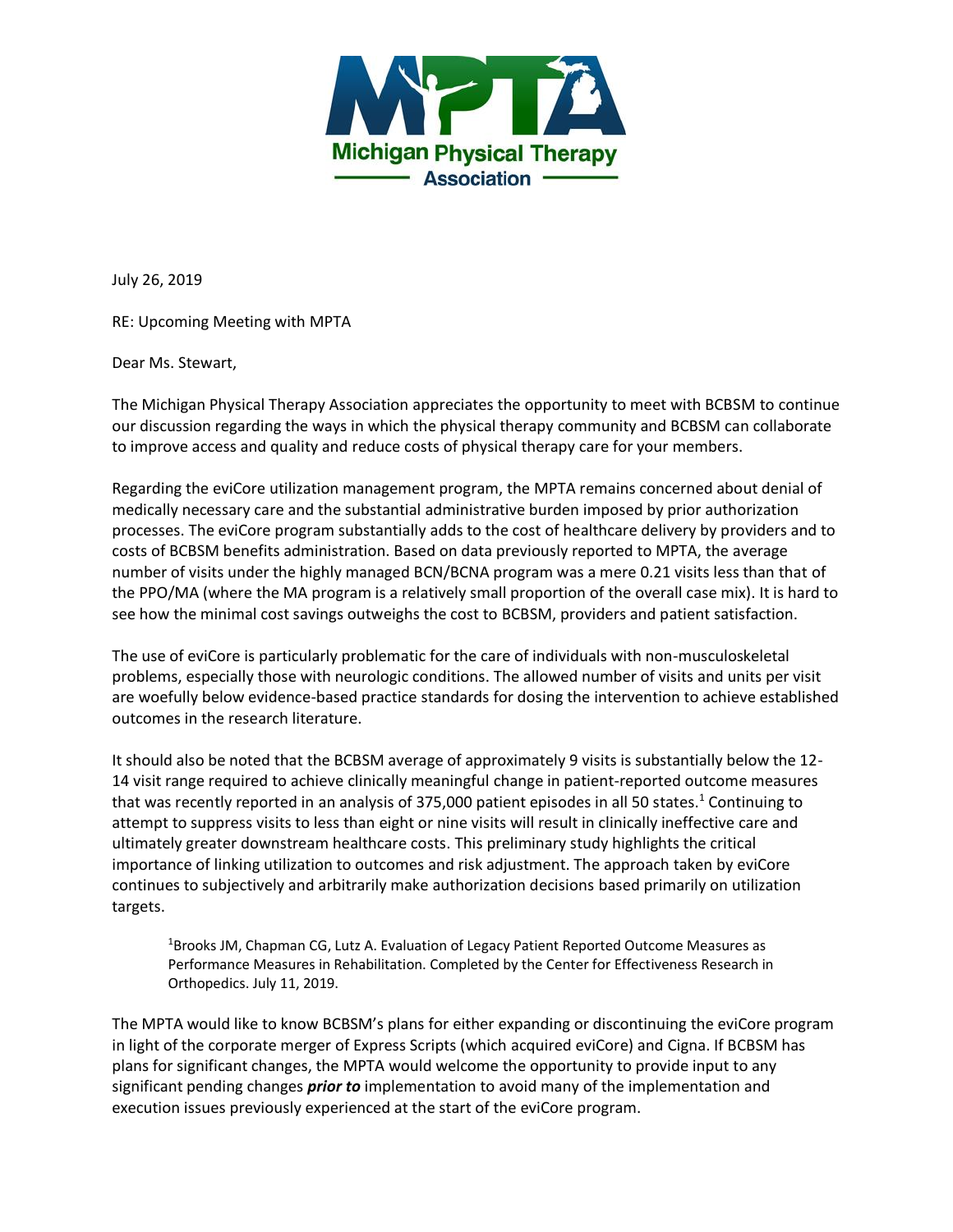

Regarding our ongoing discussion about value-based care, we would like to continue to explore alternate payment policies with BCBSM that facilitate a shift toward value-based payment. We previously have communicated about the following suggestions, which are again outlined below:

- 1. Incentivize systematic outcomes data collection and reporting this could be through subsidizing fees for participation in accredited clinical registries, exempting providers who use registries or other systematic outcomes measurement and reporting process from corePath, or providing incentive payments based on performance on outcome measures.
- 2. Use a claims or visit threshold after which corePath would be required. If no clinical outcome measures were used to provide the basis for a request for continued care (or no extenuating circumstances were articulated), no further care would be authorized.
- 3. Reconsider of how the categorization process is linked to utilization management. Do not use corePath with Category A and B providers. To capture Category A providers who have low utilization but deliver poor quality care, screen Category A providers thru claims data to identify the frequency of patients starting care with another provider within 30 days as a proxy for low visits but poor quality care, and then subject those providers to corePath as well.
	- It should be noted that MPTA appreciates the streamlined categorization process across all BCBSM/BCN products.
- 4. Identify a sample of outliers using a claims or visit threshold on a routine basis to initiate further inquiry. Providers who cannot provide evidence of clinical outcome measurement and/or confounding factors that demonstrate their unique patient population to justify their aberrant utilization should then be subject to corePath. Although this is similar to what is currently done with C providers prior to consideration of disaffiliation, initiating this contact sooner with a collaborative approach in the spirit of changing practice, rather than under threat of disaffiliation, would help move providers toward developing the necessary culture to effectively participate in a value-based payment environment.
	- MPTA is supports exploration of outlier-based utilization management programs, however, MPTA also recognizes that execution of key elements is critical. These include the risk-adjustment process used to determine the outlier threshold(s), whether the program is provider or payer funded, and if provider funded, whether payment increases will be made to offset these costs, etc.
- 5. Revise the physician prescription requirement to be consistent with Michigan state law which only requires a physician prescription for treatment after 10 visits or 21 days. The data are clear that direct access episodes of physical therapy care have lower costs, both with respect to the physical therapy-related costs as well as all costs associated with a condition, in part due to reductions in unnecessary physician visits, medication, and imaging costs.
	- See *Carey K et al. Health Insurance Design and Conservative Therapy for Low Back Pain. American Journal of Managed Care 2019;25(6):e182-e187*: " Modification of health